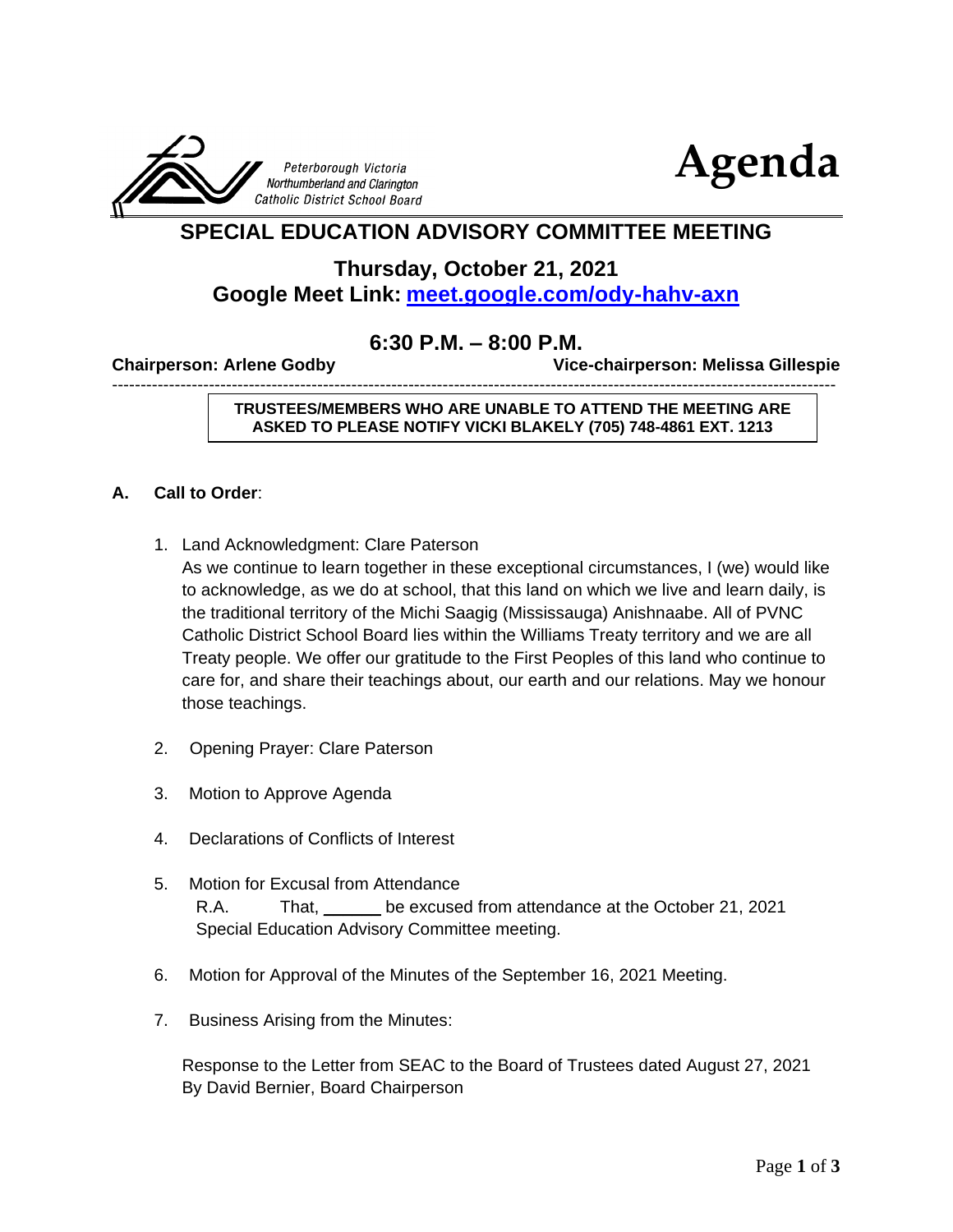#### **B. Recommended Actions/Presentations**:

- 1. Remarks: Chairperson, Arlene Godby
- 2. Remarks: Superintendent of Learning/Special Education Services, Laurie Corrigan
- 3. Update from Trustees: Helen McCarthy and Emmanuel Pinto

#### **C. Discussion Items:**

- A. SEAC Meeting Presentations:
	- 1. Being Well Strategic Plan Update Jennifer Angelo

From Presentations:

- i. What are the key learnings from the presentation?
- ii. What do parents need to know?
- iii. What options exist to get this information to parents?
- iv. How can SEAC support parents in this process?
- v. What can your associations/organizations add specifically to the learning today if any?
- B. Correspondence Items:

None

- C. Information Items:
	- 1. Autism Ontario October Update (attached)
	- 2. Down Syndrome Association
		- a. Continuing to work on expanding in-person programming using the ministry recommendations for day supports as guidelines.
		- b. Continuing with virtual supports.
		- c. The AGM has been postponed, the community will be updated once a new date is scheduled.
	- 3. Shift Your Thinking Re-Introduction Supporting Parents, Youth and Educators (attached) – Trustee McCarthy
- D. Old Business:
	- 1. Topics for Presentations to SEAC 2021-2022

| <b>Date</b> | Topic                                                                    |
|-------------|--------------------------------------------------------------------------|
| November 18 | Success of Students Through Technology - Jeff Hockett & Chantal Bouillon |
| January 20  | PAAC on SEAC – no presentation, group review and set actions             |
| February 17 | Equity Census Update - Superintendent of Learning Jeannie Armstrong      |
| March 24    | Transitions from Grade School to High School, High School and Beyond,    |
|             | and ECPP - Mandy Hamu, Sharon Davenport, and Laura Di lanni              |
| April 21    | Update from Social Workers regarding support of Mental Health            |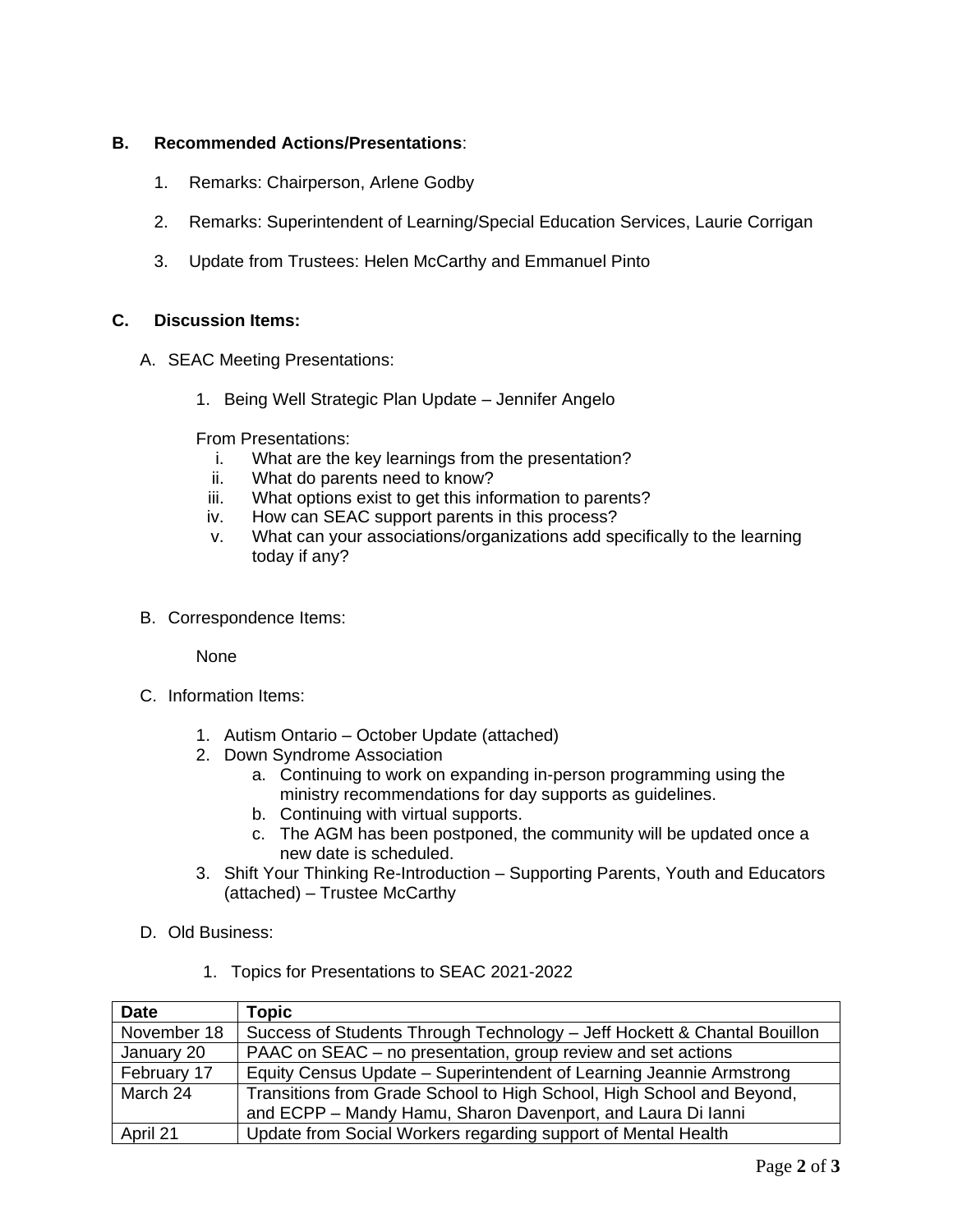|                          | Dr. Cynthia Chan Reynolds                                                 |
|--------------------------|---------------------------------------------------------------------------|
| May 19                   | Budget Review - Superintendent of Learning/Special Education Services     |
|                          | Laurie Corrigan and Superintendent of Business Finance/Plant Isabel Grace |
| June 16                  | <b>Special Education Plan Review</b>                                      |
| 10 <sup>th</sup> Meeting | TBD                                                                       |

#### E. New Business:

1. Review of SEAC [Terms of Reference:](https://www.pvnccdsb.on.ca/wp-content/uploads/2018/10/Committee-Terms-of-Reference-Nov-27-2018-FINAL.pdf) Laurie Corrigan

#### **D. Next Meeting**:

1. Selection of Members for Territorial Recognition, Opening and Closing Prayers

#### 2. **2021-2022 Meeting Dates/Topics:**

Thursday, November 18, 2021 Thursday, January 20, 2022 Thursday, February 17, 2022 Thursday, March 24, 2022 Thursday, April 21, 2022 Thursday, May 19, 2022 Thursday, June 16, 2022 10<sup>th</sup> Meeting TBD Location: Virtually Time: 6:30 – 8:00 p.m.

#### **E. Conclusion**:

- 1. Closing Prayer: Cynthia Chan Reynolds
- 2. Adjournment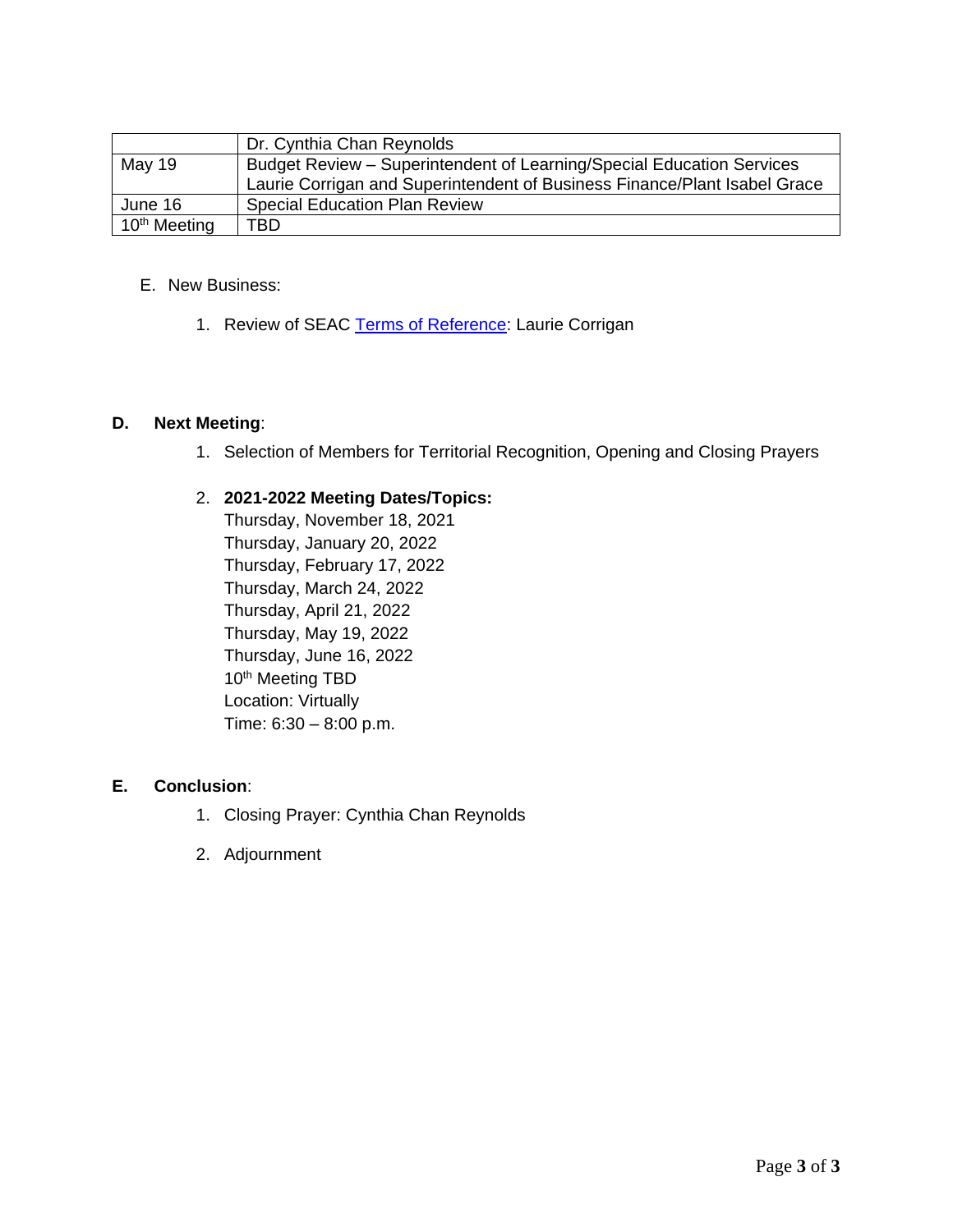# **Autism Ontario – October Update**

# **Upcoming events, support groups and webinar links**

- Upcoming events can be found here Autism Ontario East [Upcoming](https://www.autismontario.com/events?custom_326=East&custom_325=All&event_type_id=All&custom_356=All) Events
- Upcoming or previously recorded webinars can be found here Autism Ontario [Webinars](https://www.autismontario.com/events?custom_325=All&event_type_id=17)
	- o No Time Like the Present: Being Mindful Amidst the Chaos
	- o Cultivating Compassion: Nurturing the Inner Caregiver
	- o Assertive Communication: A Balancing Act
	- o Preparing for your IPRC: A 3 part series with Ed Mahoney
	- o ONTABA Professional Series: Employment & Human Resources Issues During Covid
	- o Positive Advocacy Strategies for School The IPRC process by Ed Mahoney
	- o How to build social skills in children with ASD
- More learning opportunities can be found here Autism Ontario Video on Demand [Webinars](https://www.autismontario.com/search?search_api_fulltext=webinar&f%5B0%5D=type%3Alearning_resource)
- Online support groups and meeting dates can be found here Autism Ontario Online [Support](https://www.autismontario.com/events?custom_325=All&event_type_id=20) **[Groups](https://www.autismontario.com/events?custom_325=All&event_type_id=20)**

Coffee chats, Rad Dad Groups, New Diagnosis Support Group, Black Caregiver Checkin and Chat, Ausome Mom's Virtual Support Group and more.

## **Recent articles links**

## How People with [Autism](https://www.autismontario.com/news/how-people-autism-fake-it) Fake It

BY AISHA ASHRAF, SELF-ADVOCATE September 24, 2021  $\sim$  4 minute read

# [Supporting](https://www.autismontario.com/news/supporting-students-autism-10-ideas-inclusive-classrooms) Students with Autism: 10 Ideas for Inclusive **[Classrooms](https://www.autismontario.com/news/supporting-students-autism-10-ideas-inclusive-classrooms)**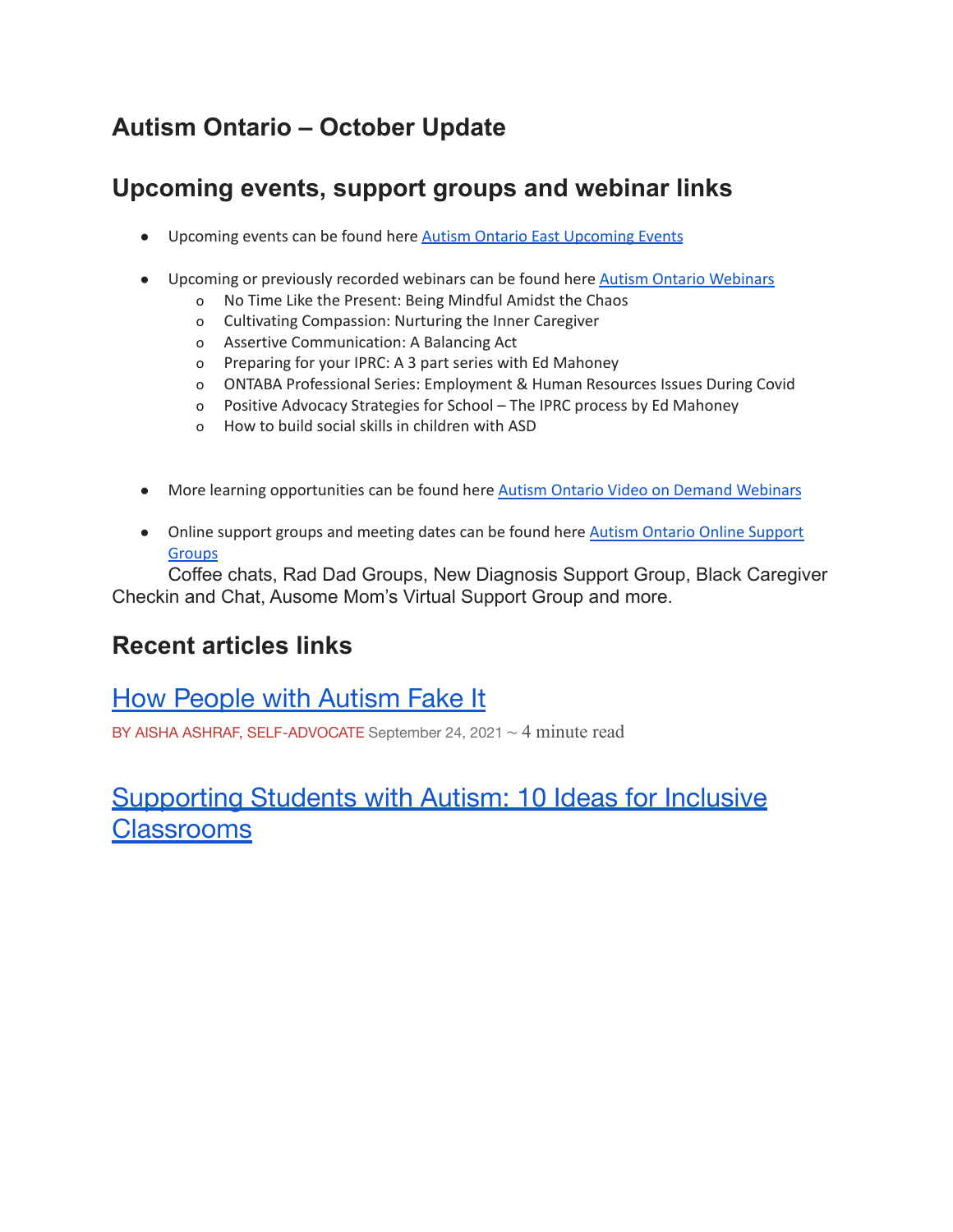Hello,

I wanted to see if you would be open to helping us get the word out. Shift Your Thinking has just been approved by the TDSB school board and we are still working on getting permission to share at the board level for PVNCCDSB.

Shift Your Thinking LD is a charity organization dedicated to helping parents, school leaders, teachers, and healthcare professionals work together to support the success of children with special education and mental health needs, so they can flourish in the classroom and at home.

The word on the street is that many folks will not see this information on the shared drive. If you could share the below information with your council and school family network, we may have a better chance at getting this information to the people who need it.

-------------------------------

Date and Time: Friday, November 12th starting at noon and Saturday, November 13th starting at 10.

### Cost: No Ticket Costs however donations are accepted.

Who is virtual Summit for? This is our 7th annual SYT summit for educators, parents, youth, and professionals supporting children with learning differences, dyslexia, ADHD, and mental health challenges such as anxiety.

2021 Topics: Resilience, Human Potential and Intelligence, Assessments and Hope.

## Experts:

We have the following speakers this fall summit:

- Dr Scott Barry Kaufman, PhD Humanist Psychologist, Author and Speaker Books include Ungifted, Wired to Create, Transcend, Twice Exceptional
- Dr. Robyne Hanley Dafoe PhD Resiliency Expert, Author, and Speaker Calm within the Storm - A Pathway to Everyday Resilience
- Dr. Todd Cunningham PhD School and Clinical Psychologist and UofToronto Professor
- Sara Westbrook Singer, Speaker, Author Youth and Parent Speaker
- Susan Schenk OT, Author Speaker and Co-founder of Shift Your Thinking.

## How you can help?

If you know any teachers, colleagues, or families who would be interested in this event, here are 2 ways you can help them get the support they need:

1. Please share this information with parents, teachers, and resource staff-- and ask them to do the same. We've included an informative digital event flyer that you can share with others through your online communication with parents and staff. Or you can direct them to this link as well: [Shift Your Thinking Summit.](http://www.shiftyourthinkingld.com/summit)